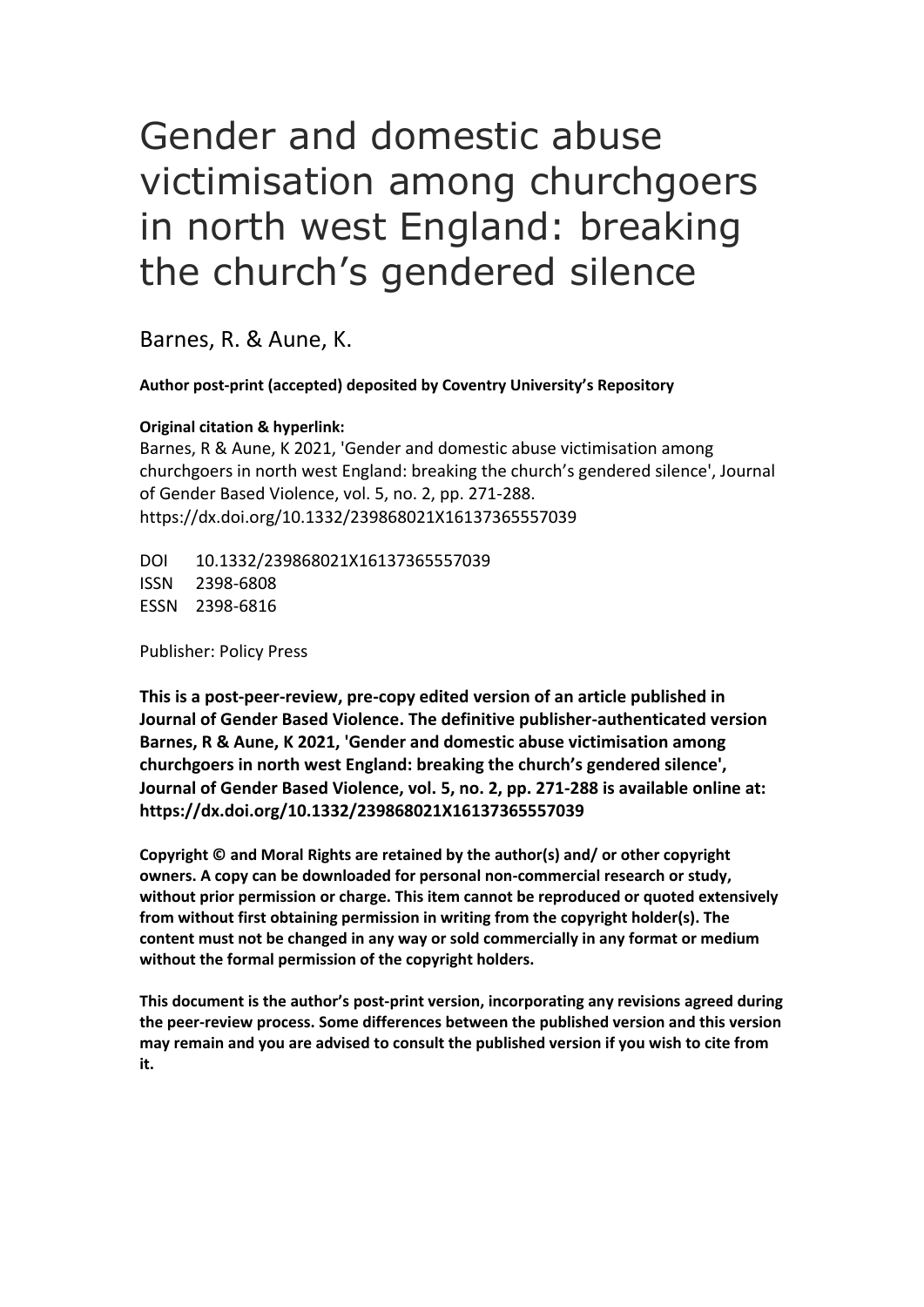**Gender and domestic abuse victimisation amongst churchgoers in north west England: Breaking the church's gendered silence**

Rebecca Barnes<sup>1</sup> Kristin Aune<sup>2</sup>

<sup>1</sup>University of Leicester, UK <sup>2</sup>Coventry University, UK

## **Abstract:**

Domestic abuse is often hidden in church contexts. Despite a body of North American research, it has rarely been researched in the UK. This article offers new empirical findings on the nature and extent of, and attitudes to, domestic abuse among churchgoers. The data are drawn from a cross-denominational survey of 438 churchgoers in rural north-west England. The majority of the survey respondents were female and aged over 60, providing important evidence of domestic abuse victimisation amongst this seldom-heard group. Using a broad measure of domestic abuse encompassing physical, emotional, sexual, financial and spiritual dimensions, the results revealed that one in four had experienced at least one abusive behaviour in their current intimate relationship. While headline figures for prevalence are similar for women and men, analysis revealed gender differences in four areas: number of abusive behaviours experienced, types of abuse, frequency of victimisation and impacts of abuse, with women experiencing the most frequent and high-impact abuse. Churchgoers' comments on the church's response to abuse reveals silence as a key theme, and the article attributes the church's silence to gendered power relations in the wider church.

**Key words:** domestic violence, domestic abuse, Christianity, churches, gender

#### **Key messages**

• The article offers new empirical findings on attitudes to and experiences of domestic abuse among UK churchgoers, from a survey of 438 churchgoers in north-west England.

• Gender inequalities were integral to both the pronounced nature and impact of women's experiences of domestic abuse, and the church's social silencing of domestic abuse.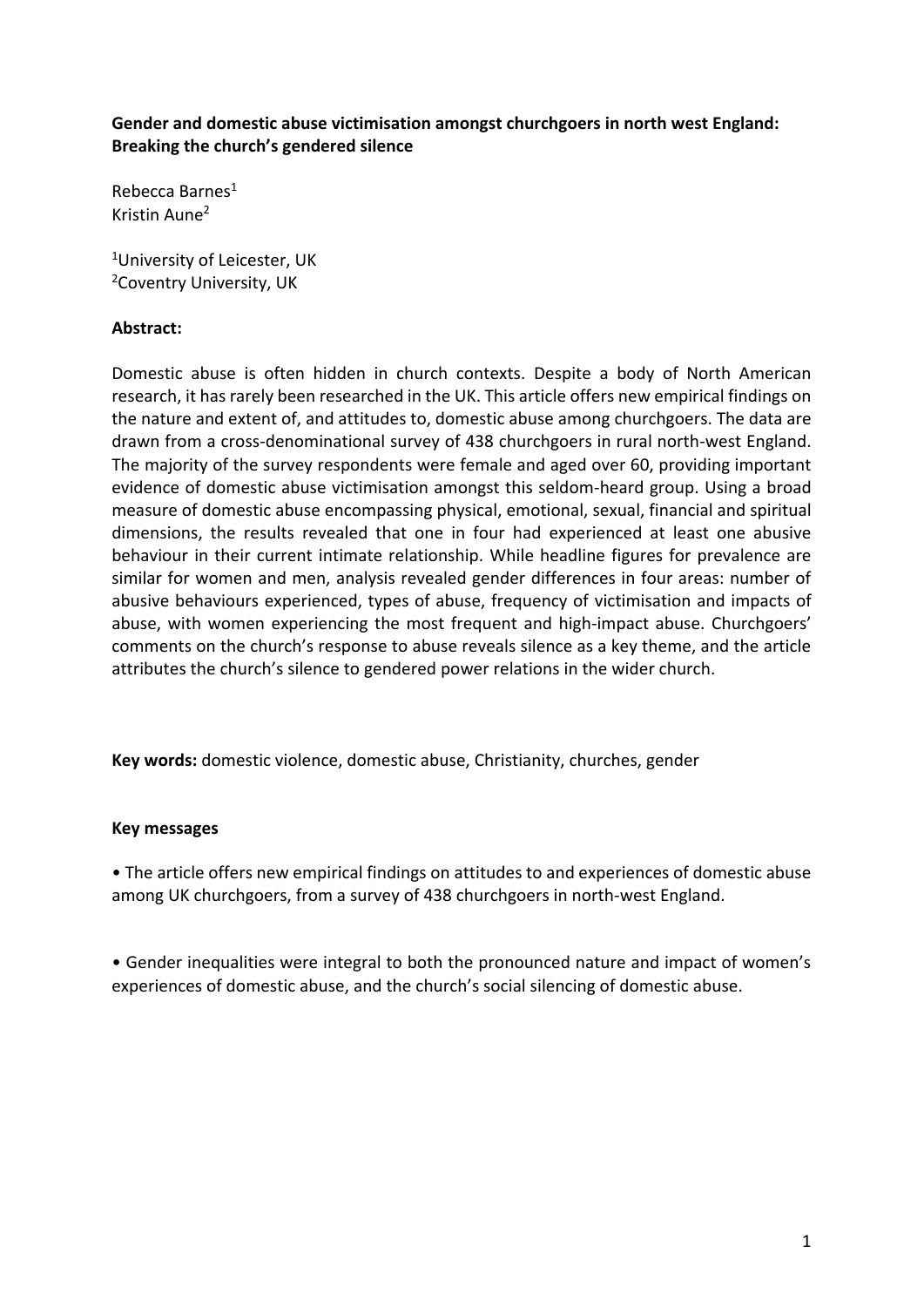#### **Introduction**

## *"The fact that the church is an open door can be a blessing and a problem, a blessing as it welcomes the stranger, and a problem as it allows them somewhere to hide".*

These words, from a participant in our survey, powerfully capture the importance of conducting research on domestic abuse in church contexts. The church can be a resource for responding to domestic abuse, but often it is a place where silence leads to survivors being invisible and perpetrators not being held to account. While overall church attendance is declining, a significant minority of people continue to attend church regularly. 5.4 million people attend at least monthly (Brierley 2014), whilst many more pass through churches for community, welfare and educational activities (Bickley 2014). In some rural communities, following cuts to public and third sector services, churches may be the only remaining social institution (NRCN 2019). As such, there is an opportunity for churches to proactively become a place of safety for victims/survivors of domestic abuse.

Despite this potential, domestic abuse often remains shrouded in silence in churches. Older churchgoing women do not seek help as they fear clergy will instead 'maintain the status quo' (Beaulaurier et al. 2007: 750). North American research indicates that church leaders and members may unintentionally jeopardise the safety of victims/survivors of domestic abuse. This occurs through the perpetuation of conservative religious teachings which justify violence, abuse and coercive control as part of a doctrine of male 'headship' and female submission, and prioritise the sanctity of marriage even where this compromises the safety of victims/survivors and their children (Nason-Clark 2009; Knickmeyer et al. 2010; Nash et al. 2013).

This article presents findings from the largest UK academic survey to date of churchgoers' attitudes to, and experiences of, domestic abuse. The findings, based on a sample of 438 respondents in the English county of Cumbria, focus first on churchgoers' self-reported experiences of victimisation in intimate relationships. Gender differences are highlighted, such as women reporting being subjected to a higher intensity and severity of abusive behaviour. Second, responses to two open questions about the role of the church in responding to domestic abuse reveal three themes: the church's poor or minimal response, the church's role in offering support for domestic abuse, and the church's role in awarenessraising, which, respondents argued, needs to be improved. The importance of the church speaking about domestic abuse and breaking its silence was identified as an overarching theme. Drawing on literature on silence and domestic abuse, the article argues that, just as the continued gender differences in the nature, extent and impact of domestic abuse reflect wider patriarchal norms and structures in wider society, the church's silence reflects gendered inequalities in the institutional church. Breaking the silence on domestic abuse will play a vital part in transforming the church in a more egalitarian direction.

First, a note on terminology: literature about violence and abuse in intimate relationships uses a variety of terms such as 'domestic violence', 'domestic abuse', 'intimate partner violence' and, in North American literature, 'battering'. We use authors' preferred terms when discussing their work. Our preferred term is 'domestic abuse', encompassing physical,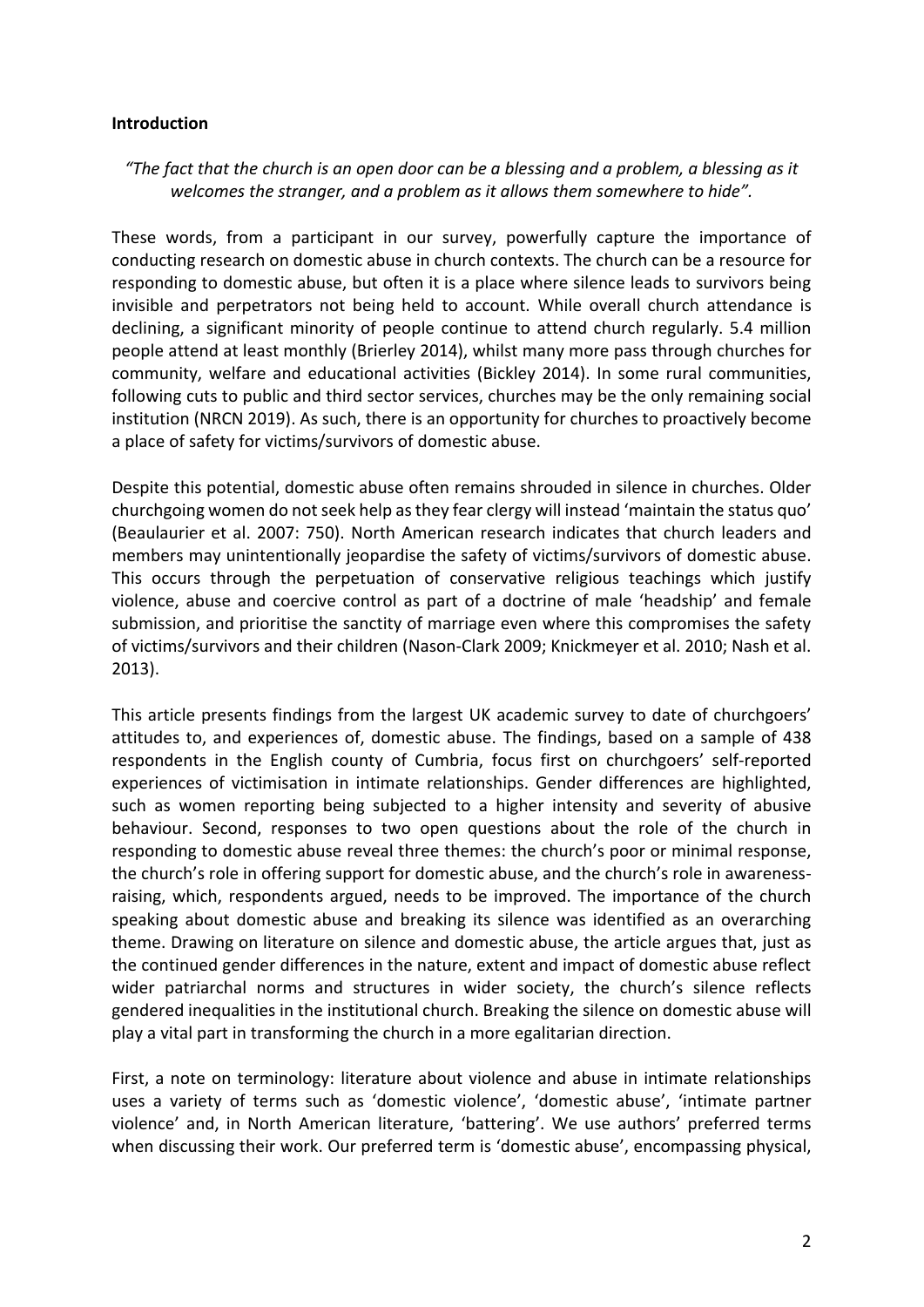emotional, financial, sexual and/or spiritual dimensions of violence and abuse in intimate relationships.

## **Domestic abuse and the church – the knowledge base**

There is extensive evidence of the pervasive prevalence and impacts of domestic abuse. The Crime Survey in England & Wales (CSEW) finds that 24.7% of women and 10.3% of men aged 16-74 years old have experienced partner abuse since the age of 16, defined in the CSEW as including one or more of non-physical abuse, threats, force, sexual assault and/or stalking (ONS 2019a Table 1a). However, whilst evidence amasses regarding the intersections of domestic abuse victimisation with various aspects of identity, there is a dearth of research in the UK concerning domestic abuse among churchgoers.

In North America, research about church responses to, and churchgoers' experiences of, domestic abuse has been developing over the past 25 years. Prominent scholar in the field, Nancy Nason-Clark (2009: 389), states that 'there is ample evidence that religious faith and domestic violence are co-mingled'. Her and others' work demonstrates that it istoo simplistic to infer a causal relationship between having a Christian faith or attending church and domestic abuse victimisation. Some studies have found that women who attend church are less likely to report experiencing domestic abuse (Shannon-Lewy and Dull 2005; Gillum et al. 2006) and that men who attend church are less likely to report perpetrating (physical) domestic abuse (Ellison and Anderson 2001; Cunradi et al. 2002). Conversely, other studies find equal or higher risks to churchgoers compared to non-churchgoers (Drumm et al. 2009; Wang et al. 2009).

Other research indicates that this 'co-mingling' of faith and domestic violence affects women's journeys through domestic abuse. Theology appears to be a factor. Wang et al. (2009) conducted telephone interviews with 1,476 Christian women in a metropolitan region of south-west USA. They found that women who attend churches with theologically conservative views on divorce were slightly more likely to report experiencing domestic abuse, arguably due to women feeling obliged to remain with abusive partners longer. Knickmeyer et al.'s (2010: 102) qualitative study with 10 female victims/survivors in Memphis found that the women's husbands used conservative Christian ideals of female submission 'as a license to abuse', compelling their wives to submit to their control because they said the Bible required it. Knickmeyer et al. (2010: 103) report that all bar one woman 'indicated that they attempted to conform to a Biblical standard of submission and…believed this conformity contributed to the occurrence of domestic violence'. Importantly, however, the 'co-mingling' of religion and domestic violence is not restricted to negative influences of churches or theological interpretations on women's experiences of domestic abuse. Instead, some studies demonstrate positive impacts of faith in helping women to leave and recover from abusive relationships (Wang et al. 2009; Anderson et al. 2012).

Less research exists in the UK. A recent analysis of CSEW data, focusing only on women, compared rates of domestic abuse victimisation across different religions. Women who identified as having no religion were most likely to report having experienced partner abuse in the last 12 months (7.4%), followed by Christian (5.7%), Muslim (2.9%) and Hindu women (1.8%) (ONS 2018). A helpful starting point, itslimitation is that identification as Christian does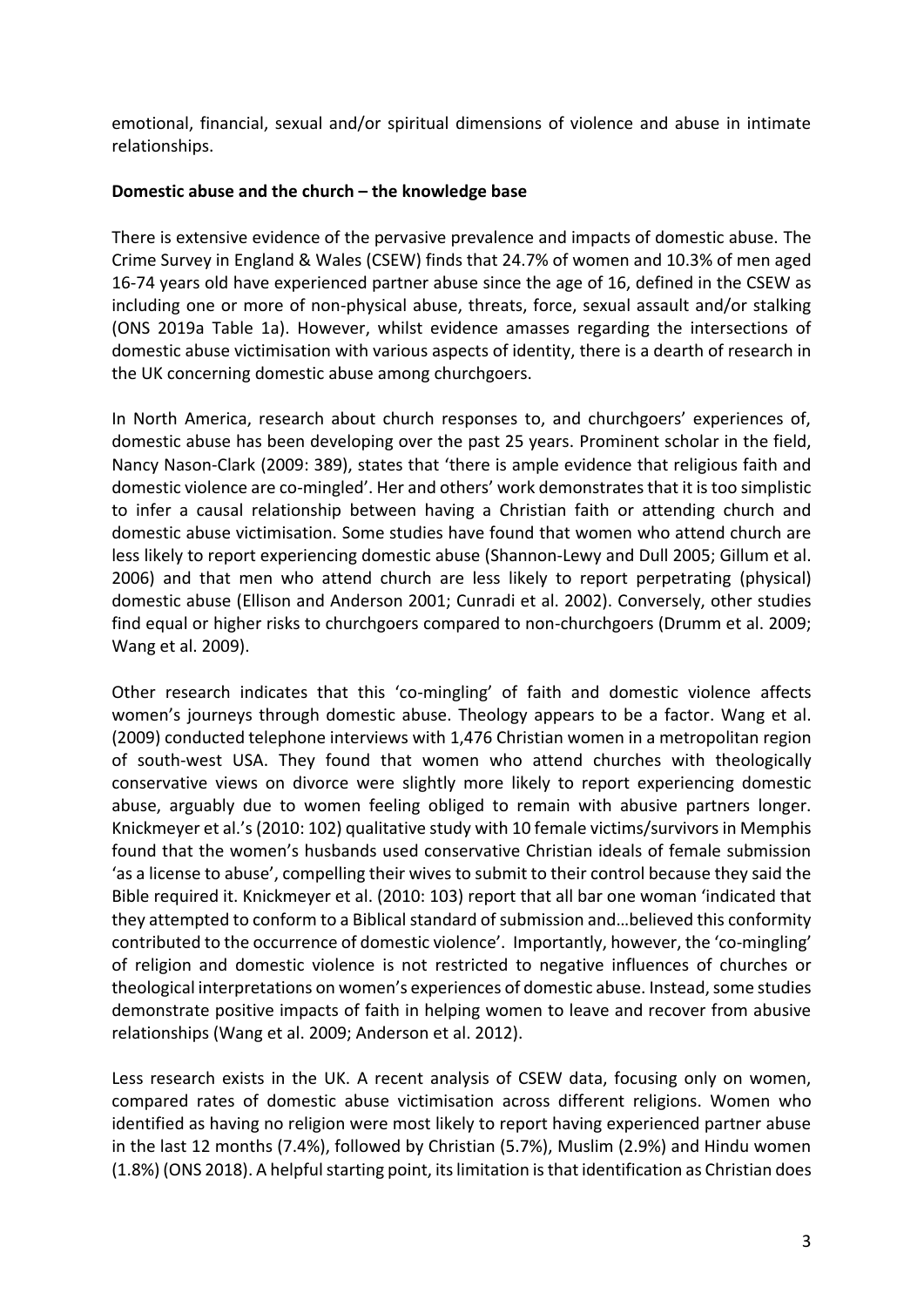not elucidate whether an individual belongs to a church or is influenced by Christian teachings, as the majority of those who tick 'Christian' in the Census do not attend church. Besides official statistics, a survey of 557 Methodist ministers and lay workers found that 17% of respondents had been victims of domestic violence, and that 1 in 4 female respondents and 1 in 9 male respondents had experienced partner violence as an adult (Radford and Cappel 2002). Overall, the lack of robust pan-denominational survey research means that we know neither the scale, nature, dynamics and impacts of domestic abuse in UK churches, nor what churchgoers think about their churches' response to domestic abuse.

#### **Methodology**

#### *Research design*

A quantitative survey was designed using mostly closed questions, plus two open questions to add depth and detail. The survey collected data about churchgoers' demographics, church involvement, attitudes to domestic abuse and perceptions of their church's responses, personal experiences of victimisation and help-seeking.

Some questions about victimisation were adapted from the CSEW, with new items added to capture data about spiritual forms of abuse. Spiritual, or faith-related, forms of abuse included being prevented from attending church or practising one's faith at home, being verbally abused or mocked for one's faith or beliefs, and being made to take part in religious practices which one feels uncomfortable with (see Oakley and Kinmond 2013: 21, who conceptualise spiritual abuse as 'coercion and control of one individual by another in a spiritual context', either within or outside of intimate relationships).

## *Sampling and recruitment*

As a pilot for a national study, this study took place in Cumbria, a predominantly rural county (estimated 2017 population = 498,375) in North-West England. Cumbria was selected due to links between our national partner NGO, Restored, and a local NGO, Churches Together in Cumbria (CTiC). CTiC offers pioneering domestic abuse training to church leaders and members of all denominations (in partnership with former Cumbrian domestic abuse service, LetGo). At the time of the survey, CTiC and LetGo had trained 300 Cumbrian churchgoers and/or leaders. Partnering with CTiC improved access to local churches and increased the chances of church leaders being receptive to promoting the survey.

Sampling and recruitment took place in two waves. In Wave 1, to compare churchgoers and leaders of 'trained' (that is, at least one person had taken part in the training) and 'untrained' churches, CTiC generated a random stratified sample of 230 churches in Cumbria. The sample was stratified to reflect the denominational make-up of Cumbrian churches; for example, 50.3% of churches in Cumbria are Anglican, therefore half of the randomly selected churches were Anglican. Random sampling maximised representativeness of the sample.

The 230 churches' leaders were invited to promote the survey to their congregations. Wording for an announcement was provided, stating that the survey was for all churchgoers,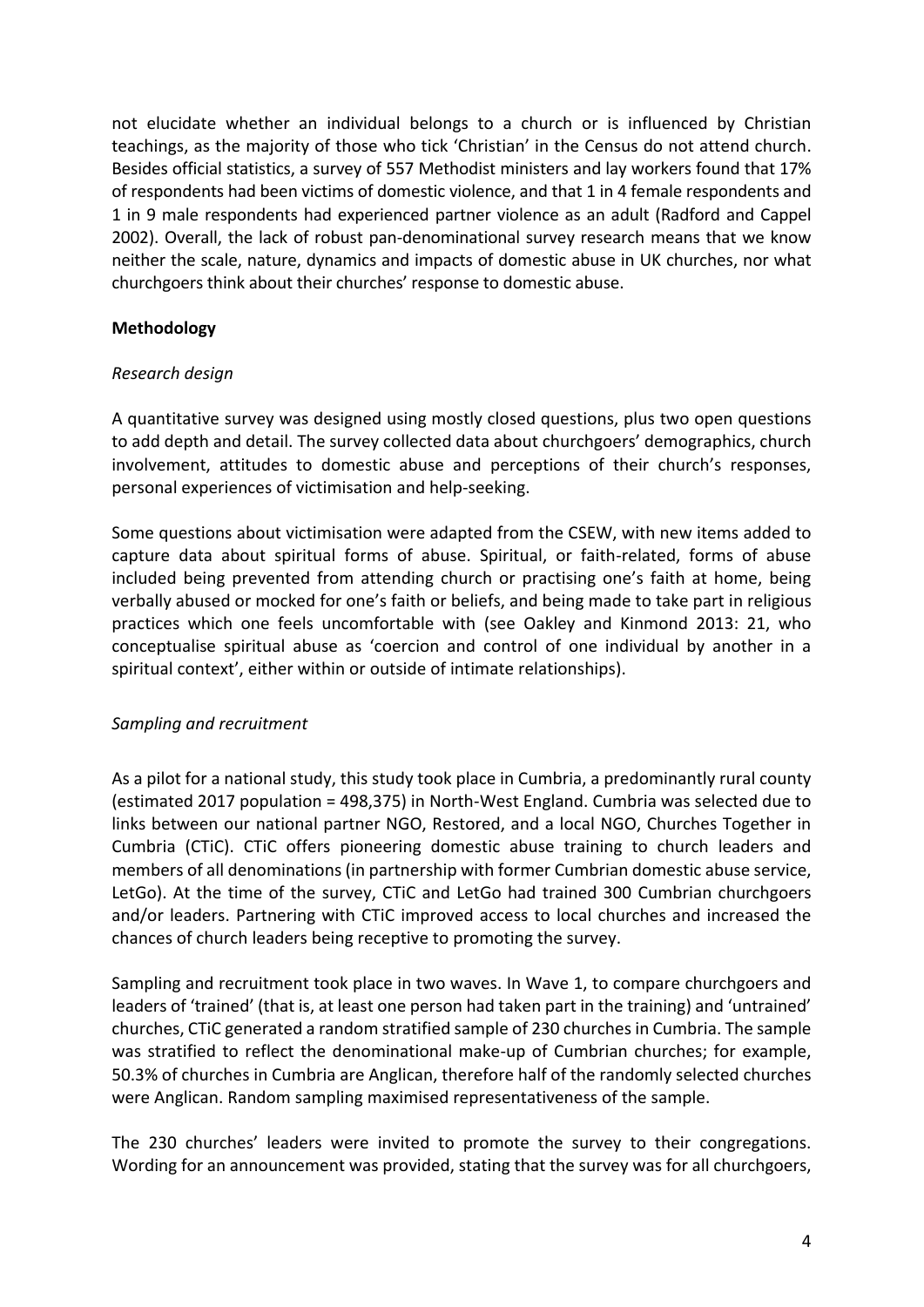not only those who have experienced domestic abuse. One hundred and twenty-nine churches agreed to distribute the survey; whether they all did is unknown. Uptake by church leaders varied according to denomination. The lowest uptake was amongst Independent and New churches, which are predominantly evangelical. This low participation may reflect some evangelical churches' reluctance to engage in ecumenical partnerships (they may have been deterred by CTiC's involvement); or it may reflect reluctance to engage with the subject of domestic abuse.

Wave 2 widened participation to all churchgoers in Cumbria. This involved advertising the survey in local media, Christian groups and businesses, social media and email or postal requests to all remaining churches on the CTiC database, along with others identified by the research team. 60.7% of responses came from Wave 1, 39.3% from Wave 2.

## *Description of sample*

In total, 438 questionnaires were completed. Three-quarters (74.3%) of the sample were women. The skew towards older women reflects church attendance demographics: women constituted 57% of church attendees in 2005 (Brierley 2006: 12.3) and a third of regular church attendees are 65 and over (Brierley 2014: 16.8). It also reflects the older age profile of Cumbria (median=44 years compared to median=39 years in England & Wales [ONS 2012]). Men's under-representation may also result from the perception of domestic abuse as a 'women's issue'.

Whilst all age groups took part (18 to 80+), 68.8% were aged 60 years and above (evenly split between 60-69 and 70+) and only 6.7% were under 40. This limits the sex and age comparisons that can be made. Despite these limitations, this survey is unusual in having collected important data about domestic abuse victimisation amongst men, unlike most previous church research, and those aged over 60, given that the CSEW until recently only surveyed adults up to the age of 59.

The sample was almost wholly white (97.9%), mirroring the wider Cumbrian population (98.6% of residents are white) (ONS 2012). Over half (57.8%) were retired. The vast majority (78.1%) were parents, but mostly to adult children; only 11.8% had a child/ren under the age of 18.

Survey respondents were regular churchgoers, with 86.6% attending at least once a week. Almost half (48.4%) attended an Anglican (Church of England), followed by Methodist (22.2%), and Roman Catholic (12.9%) churches. Smaller numbers attended Pentecostal, United Reformed, Independent Evangelical, Baptist, Quaker Meetings, Church of Scotland, Brethren or New churches.

#### *Data collection*

The questionnaire was available online via Bristol Online Surveys (BOS) or as a paper copy, with freepost envelopes for confidential return. Only 37.4% of respondents completed the survey online; the majority returned paper questionnaires. This illustrates the continuing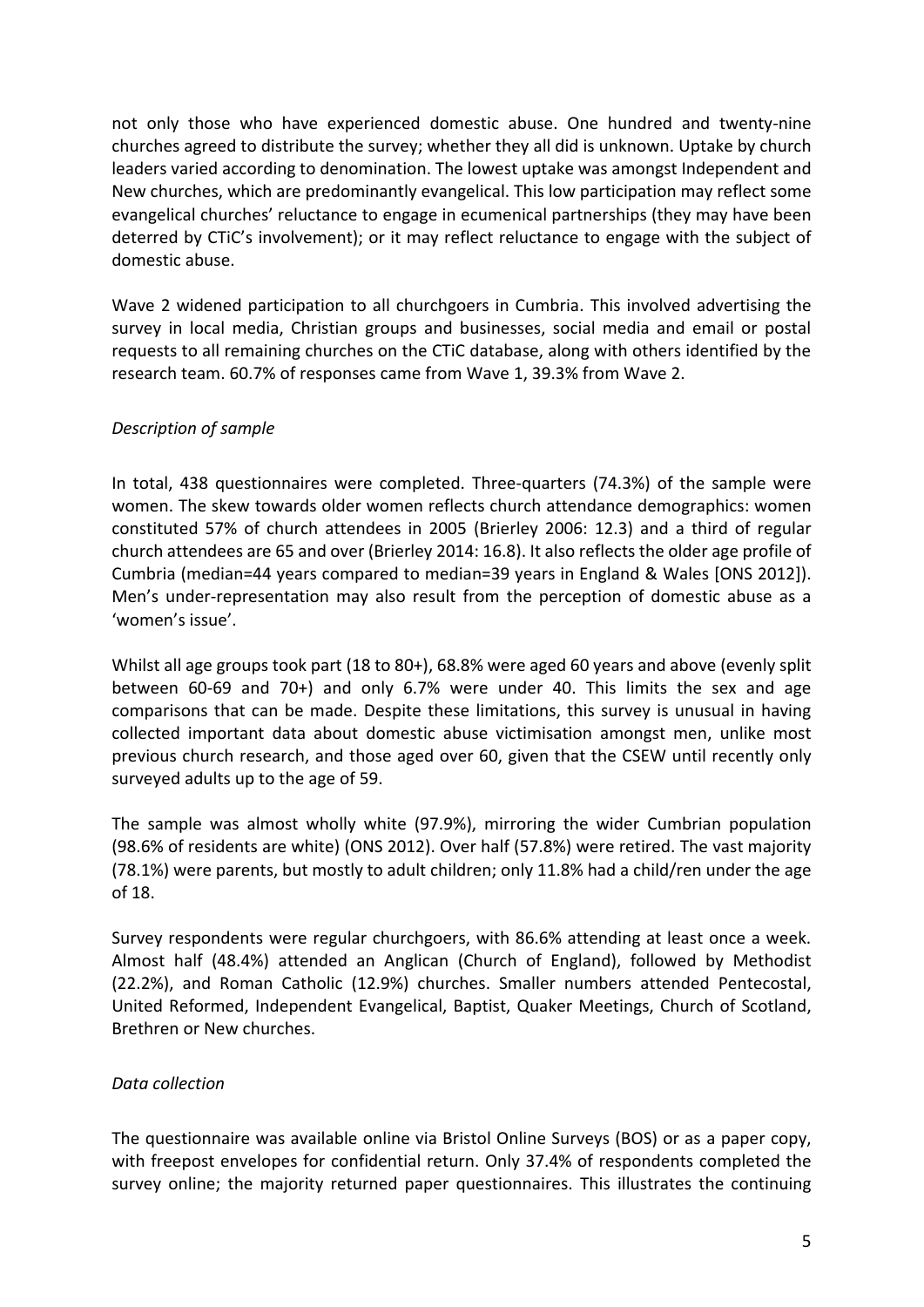importance of making paper questionnaires available, particularly in rural areas with limited internet connectivity and older populations.

# *Ethical considerations*

Given the survey's focus, participants' safety and wellbeing was paramount. The research was guided by the British Sociological Association Statement of Ethical Practice (BSA 2017) and approved by Coventry University's Ethics Committee. Only adults (aged 18 and over) were invited to complete the survey. The survey began with an informed consent briefing which explained that the questionnaire included some sensitive questions, but participation was voluntary, anonymous, and participants could withdraw prior to submitting or returning their responses. Information was provided about domestic abuse support services.

## *Data analysis*

Data were collated within BOS, exported to SPSS (Statistical Package for Social Sciences), then cleaned, coded and analysed. Descriptive analysis was performed on all questions, and bivariate relationships were explored between respondents' attitudes to, and experiences of, domestic abuse, and their sex and age.

Thematic analysis (Braun and Clarke 2006) was used to code the 331 responses to two open questions: 'Do you have any other comments about the role of the church (your church, or more generally) in responding to domestic abuse?' (answered by 113 people) and 'Do you have any comments or suggestions regarding how churches can better support people experiencing domestic abuse?' (218 people). Responses focused on what the church was currently doing (or not doing) (question 1), and what they believe it should be doing (question 2). Some participants commented on what churches should be doing in question 1, and what churches were doing in question 2, rendering it sensible to combine responses for the analysis. Subsequently, three major themes were identified.

## **Findings (1): gender and domestic abuse victimisation**

## *The nature and extent of churchgoers' experiences of domestic abuse victimisation*

Respondents were asked about physical, emotional, financial, sexual and spiritual behaviours that they may have experienced in their current relationship or in any previous intimate relationship since the age of 16. For each of the five abusive behaviour categories, a number of items were listed, with an 'other' option added (for example, for physically abusive behaviours, "My partner hurt me in another physical way") (see Aune and Barnes 2018 for the complete list). Respondents were asked how frequently they had been subjected to each behaviour, on a 5-point Likert scale from 'Never' to 'At least weekly'.

A quarter (24.9%) of the sample reported having experienced at least one abusive behaviour in their current relationship. Further, 42.2% reported having experienced at least one abusive behaviour in any intimate relationship since the age of 16. This figure is much higher than the CSEW domestic abuse prevalence figures which indicate that 24.7% of women and 10.3% of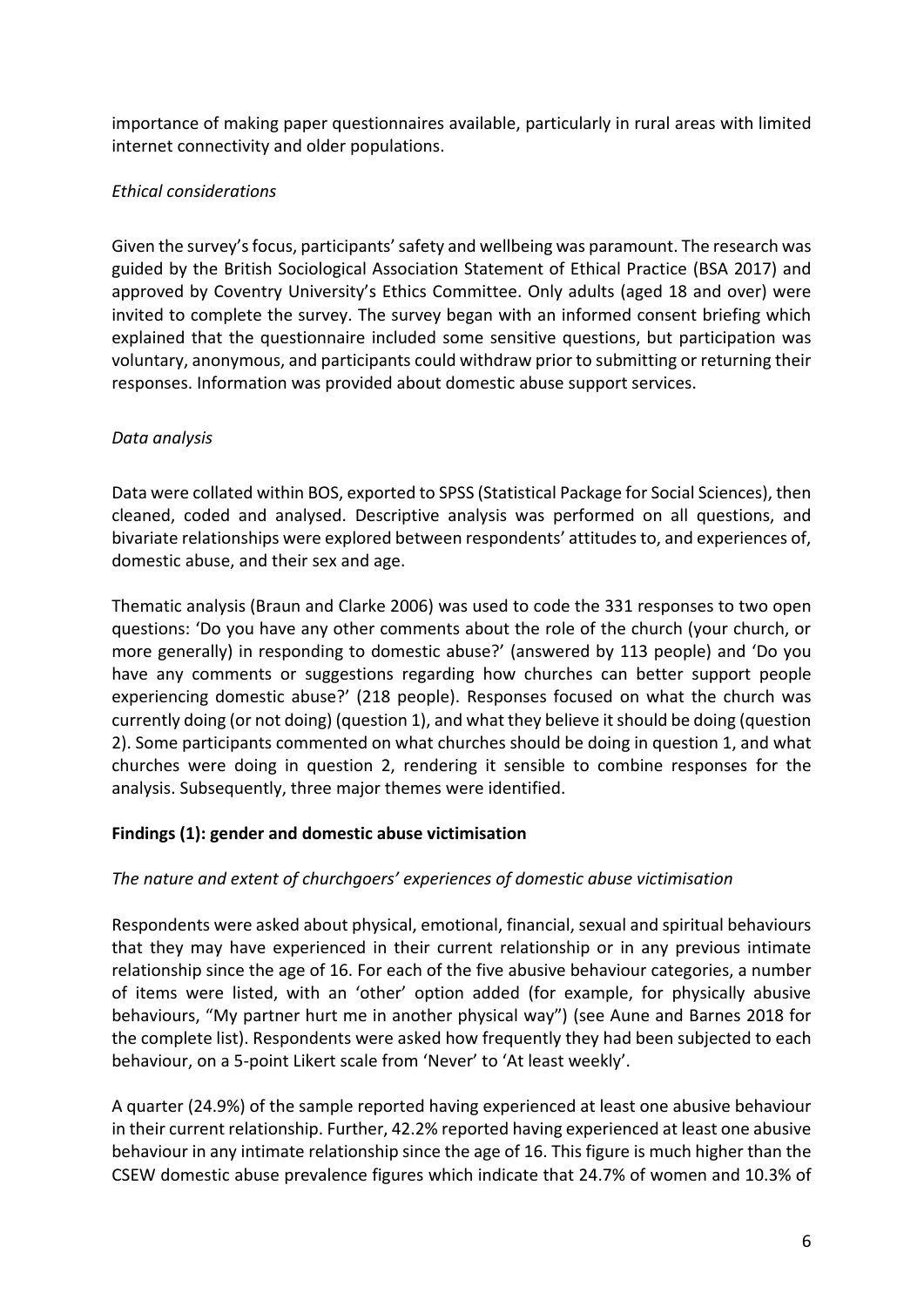men have experienced abuse from a current or former partner since the age of 16 years old (ONS 2019a). However, two key contextual factors are relevant. Firstly, unlike the CSEW, this survey was not based on a random sample, and victims/survivors of domestic abuse were likely to be over-represented. Secondly, the measure of domestic abuse used in this survey was broader than the CSEW measure, thus capturing a wider range of abusive behaviours (see Donovan and Barnes 2019).

#### *Gender differences in domestic abuse victimisation*

It might be presumed that the over-representation of women in the survey would elevate the prevalence figures. However, the lifetime prevalence figures for female (42.7%) and male (41.1%) churchgoers are similar. This suggests gender parity of victimisation, in line with the many family violence studies that have collected self-report data from the general population (see Kimmel 2002). However, examination of the intensity and impacts of victimisation demonstrate that women's and men's reported experiences are different. This resonates with Johnson's recognition of different types of domestic abuse: the more gender-symmetrical 'situational couple violence' (SCV) versus the predominantly male-perpetrated 'intimate terrorism' (Johnson 2011).

Using only data about current relationships, there are four key findings about the gendered nature of churchgoers' experiences. Firstly, female churchgoers reported being subjected to a higher number of abusive behaviours. Of the quarter of the sample who reported having experienced at least one abusive behaviour on one or more occasions, most had experienced multiple abusive behaviours. Of 23 abusive behaviours asked about, the maximum number reported by women was 20, while for men it was seven. On average, women who had been abused reported experiencing more behaviours than men who had been abused; 5.16 compared to 2.60 (Mann-Whitney U, p=0.007). Importantly, whilst male victims/survivors had most commonly experienced one abusive behaviour (42.9% said this), and over 90% reported having experienced five or fewer behaviours, a third of women (compared to 8.6% of men) reported experiencing six or more abusive behaviours. This includes 8.2% who reported 10- 14 behaviours and 15-20 behaviours, respectively (Table 1).

#### *Table 1 here*

This points to a gendered pattern: male churchgoers' victimisation involves a smaller number of abusive behaviours, whereas female churchgoers experience a wider breadth of abusive behaviours. All respondents who reported having experienced ten or more abusive behaviours were women, indicating that female churchgoers' victimisation is more chronic and systematic, as epitomised by Johnson's (2011) 'intimate terrorism'.

A second gender difference is that male churchgoers seldom report experiencing sexual, financial or spiritual abuse. This supports CSEW statistics which finds that men report lower rates of sexual and financial abuse than women (ONS 2019b), but this research is novel in finding that this is mirrored for spiritual abuse too. Emotional abuse was the most commonly reported type of abuse, with 42.6% of women and 41.7% of men reporting having experienced one or more emotionally abusive behaviours in their current relationship. In contrast, women were four times more likely to report having experienced sexual abuse at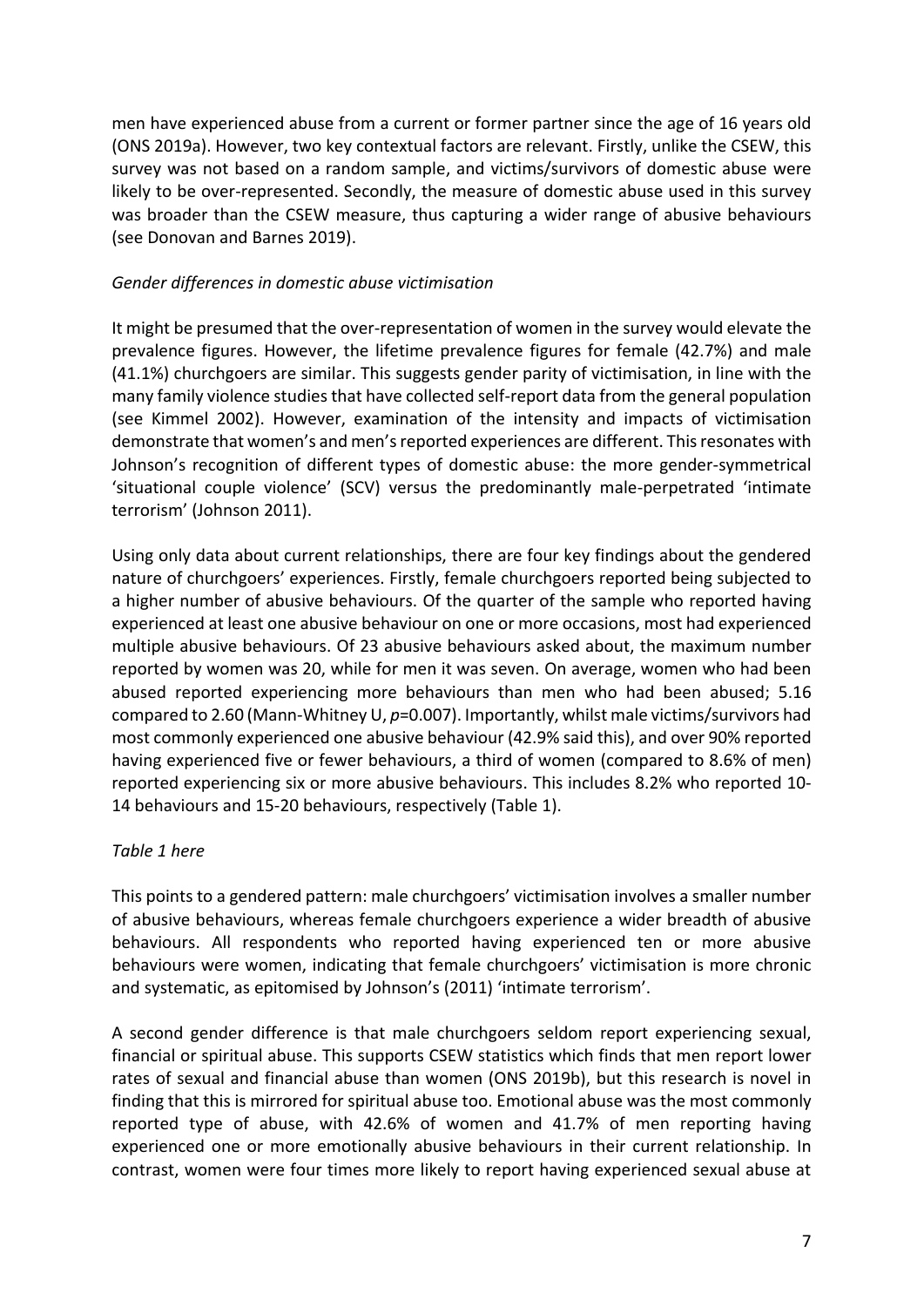least once (23.7% of women compared to 5.2% of men). Financial abuse was reported by over a quarter of women (26.5%) compared to one in ten men (10.3%), and a fifth of women reported having experienced spiritual abuse at least once compared to one in ten men (11.1%).

Thirdly, female churchgoers reported experiencing abusive behaviours more frequently than male churchgoers. As Table 2 shows, men who reported having experienced abusive behaviours typically said this had happened 'once or twice ever'. Very small proportions of men reported being subjected to abusive behaviours at the highest levels of frequency. The exception was emotional abuse: 16.7% of men reported being emotionally abused several times a year or more, including 6.3% who had experienced this at least weekly. 2.6% and 2.0% of men reported being subjected to sexual and physical abuse, respectively, on at least a monthly basis. Most female churchgoers who reported having experienced abusive behaviours also said that these had occurred 'once or twice ever' (except for sexual abuse, where 'several times a year' was most often reported). Yet, significant minorities of female respondents reported high-frequency victimisation. For example, 13.0% and 9.7% reported having been emotionally or financially abused, respectively, at least weekly. The reported weekly incidence of physical and sexual abuse on weekly basis was lower at 3.2% and 5.4% respectively, while no male respondents reported experiencing either physical or sexual abuse on a weekly basis.

## *Table 2 here*

Whilst for both female and male churchgoers, the high prevalence of infrequent victimisation is indicative of Johnson's (2011) SCV, a significant minority of women reported more frequent and systematic victimisation which, as argued above with regard to breadth of victimisation, points to a chronic pattern of intimate terrorism. Distinguishing between these two forms of domestic abuse is important because the support needs associated with each differ (Donovan and Barnes 2020).

Finally, alongside frequency, reported impacts of victimisation are key to understanding the context of domestic abuse victimisation (Williamson 2013). Echoing previous research (Archer 2000), women reported more extensive and serious impacts. Participants were asked to consider the worst incident that they had experienced and select the impacts of the incident from a list of 15 possible impacts. Of those who answered these questions regarding their current relationship (n=48), women reported an average of 4.5 impacts compared to an average of 1.8 impacts for men; in previous relationships(n=77), women reported 5.9 impacts to men's 3.6. The most commonly reported impact during their current relationship was 'My self-esteem was diminished', reported by 64.9% of women who answered this question and 90.9% of men. Other impacts that were frequently reported by both women and men were becoming depressed and withdrawing from family and friends.

Women were much more likely to report impacts related to fear and perceived risk of harm: almost half (45.9%) of women in currently abusive relationships reported being anxious or scared, compared to 9.1% of men. Such fear may be reflective of women being more likely to have been physically injured by their partners; three times as many women (29.7%) than men (9.1%) reported having sustained injuries for which they did not seek medical treatment,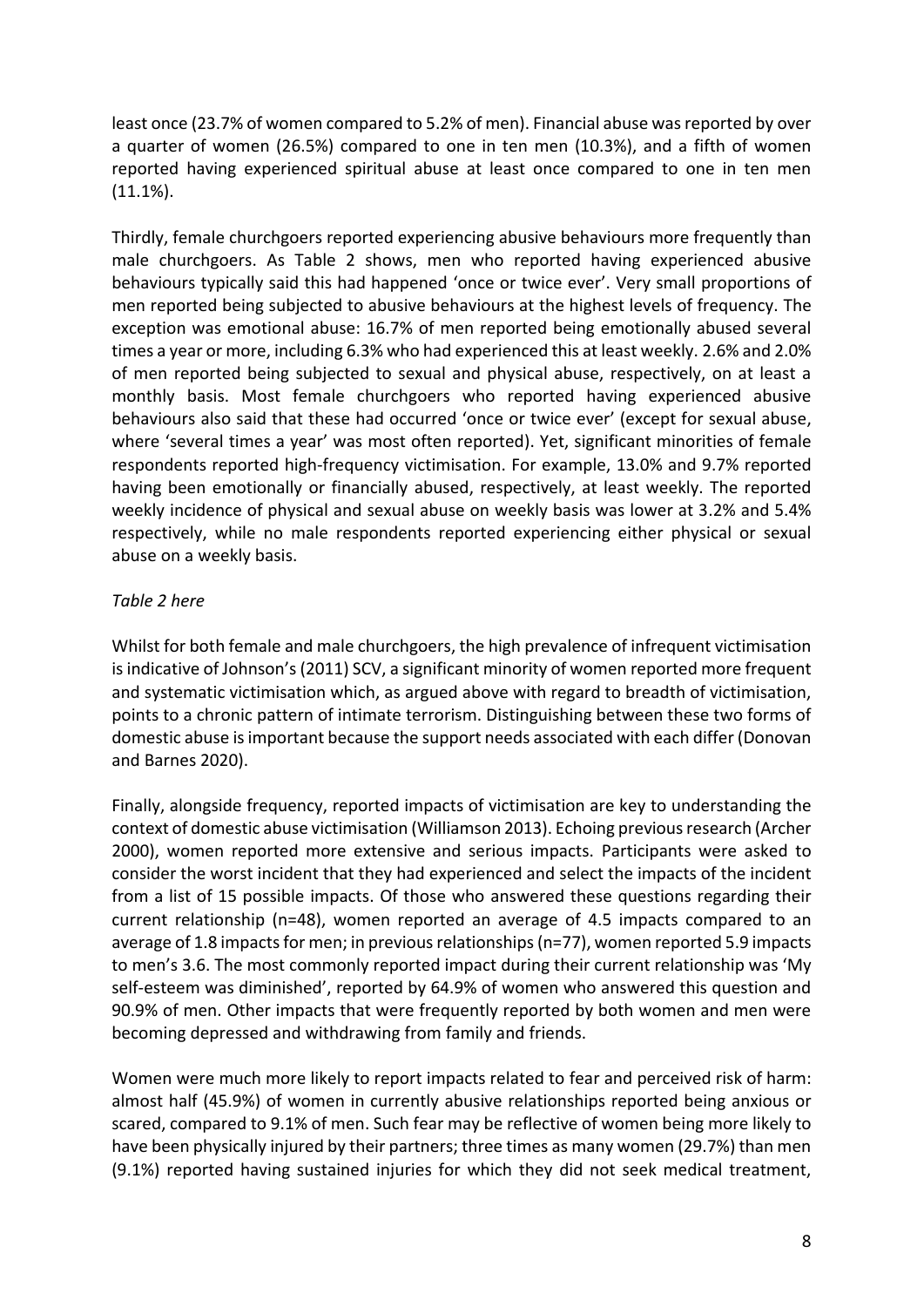while 10.8% of women reported having needed to seek medical assistance for their injuries, but no men did. Critically, 12.5% of women being abused in current relationships were in fear for their lives, whereas no men were. Previous research underlines that such fears are often not unfounded (Bowen 2011).

Unlike most studies of domestic abuse, data was collected about spiritual/religious impacts: almost a fifth of women (18.9%) and a tenth of men (9.1%) reporting on current relationship stated that they had stopped attending church and/or that their faith had been negatively affected. Recognition of these religious/spiritual impacts signals a role for churches in responding to domestic abuse within their congregations and supporting secular domestic abuse agencies to better understand and meet the spiritual needs of victims/survivors who have a faith.

## **Findings (2): gender and the church's response to domestic abuse**

In the two open questions, comments on the church's role in responding to domestic abuse focused on three themes: the church's role in *awareness-raising* about domestic abuse, the church's role in *offering support* for domestic abuse (in and/or beyond the church) and the church's *inadequate response*. The largest number of comments on the church's current role concerned its inadequate response (over a third of comments), with awareness-raising and support each accounting for about a quarter of the comments (the remaining comments were categorised as 'other'). In contrast, over half of the comments on what the church should be doing focused on awareness-raising, around a quarter on support, and a tenth on the church's inadequate response. These churchgoers want the church to respond to domestic abuse, observe that it is only sometimes doing so, and want its response to improve. They identify raising awareness about domestic abuse as the single most important action the church can take to improve their response.

## *The church's inadequate response to domestic abuse*

Participants observed the 'hidden', 'private' nature of domestic abuse in their churches. 'Whilst we have a solemn duty to address this, most of the community are either in denial that abuse happens in their neighbourhood or feel unempowered to act', said one Anglican male (60-69yrs). 'If domestic abuse is happening to church members it is very well hidden,' an Anglican woman commented (60-69yrs). Several attributed this to the church's small size, older, white or middle-class demographic or the rural area:

Many think that because it is a predominantly white middle class area, that domestic abuse does not exist. (female, 60-69yrs, Anglican)

rural church of england church seems to focus on "people like us" e.g. elderly and dementia and doesn't think domestic abuse is happening in their community'. (female, 40-49yrs, Anglican)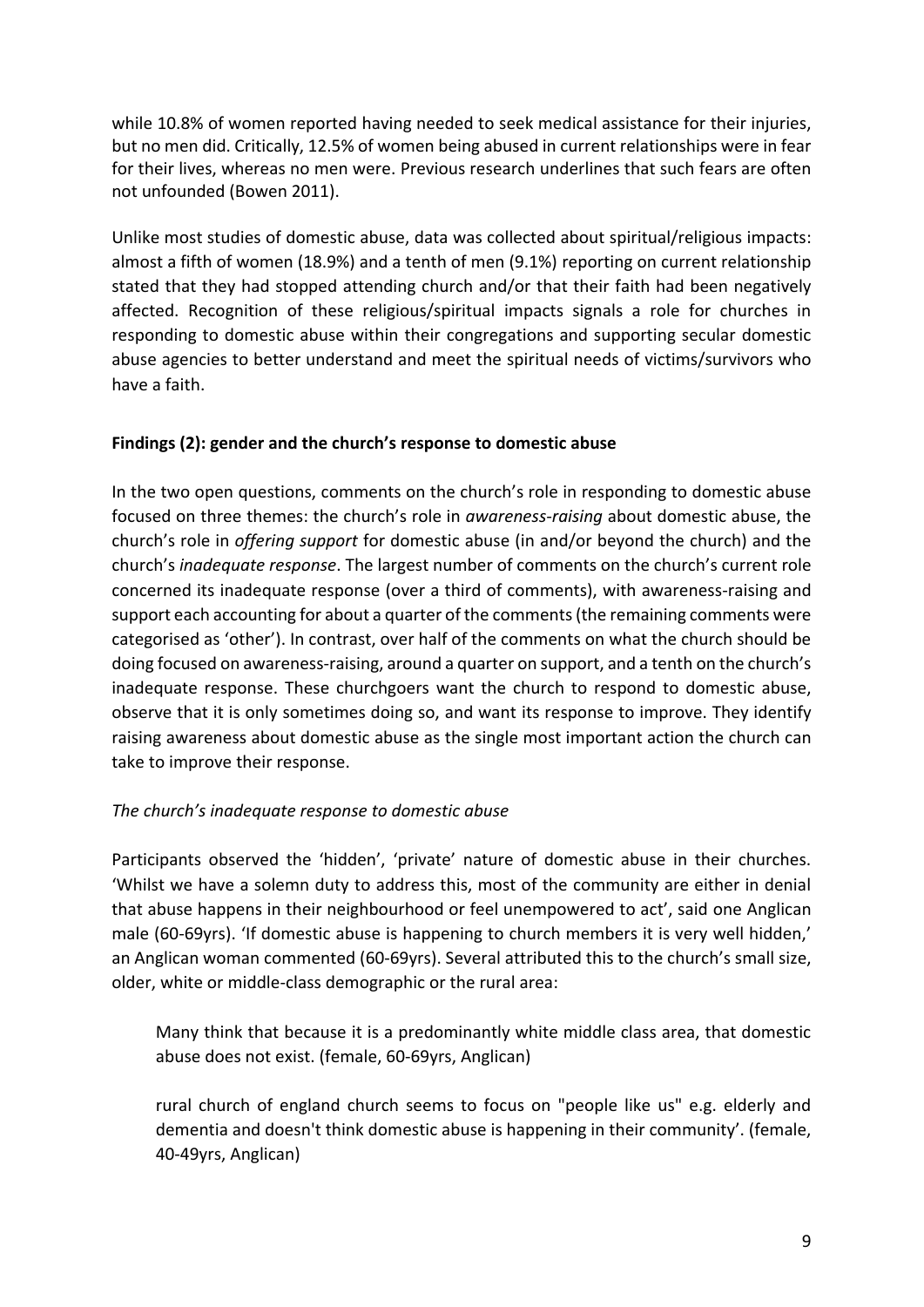People who had disclosed experiencing domestic abuse described being poorly supported or unacknowledged:

I had one visit and no support since (female, 40-49yrs, Anglican)

They don't believe it is a church matter. I mentioned it at church & they thought I had become "over-reliant" on them. (female, 18-29yrs, Pentecostal)

People in the church witnessed an episode & it was never referred to & nothing was done (female, 40-49yrs, Methodist)

Male-dominated church leadership and patriarchal teachings were highlighted as problems. The Catholic church having only male, celibate priests was mentioned by two Roman Catholic women: 'Within the Catholic church I wouldn't expect the clergy to be confident in assisting/responding to domestic abuse because priests are unmarried possibly remote and inexperienced' said a 60-69 year old, while the other suggested that 'More female church leaders in the Catholic Church would help women who want to talk about their experiences' (40-49yrs). Male leaders' tendency to confront perpetrators was criticised by an Anglican in her fifties:

The instinct of male ministers seems to be to confront the perpetrator, ("Come on, old chap, behave a bit better won't you?") which prompts a public denial ("She's just a silly little woman...") and a private victimisation ("What have you been saying to the pastor, you stupid woman...?")

Another Anglican woman (30-39yrs) commented:

This is an issue that should be talked about more in a church context - I think there are many church going families out there where DV is a reality, but it is hidden by descriptions such as 'wives being submissive to husbands' - but taken out of all bounds and context...

The final issue discussed was that the church prioritised other needs, such as supporting food banks.

## *The church's role in offering support for domestic abuse*

In contrast to those more negative comments, participants observed that churches were giving practical and emotional support to attendees and the wider community. This included the (Anglican) Mothers' Union participating in the 16 Days of Activism Against Gender-Based Violence:

Abuse is mentioned and our church sponsors a local hostel for domestic abuse (female, 50-59yrs, Anglican)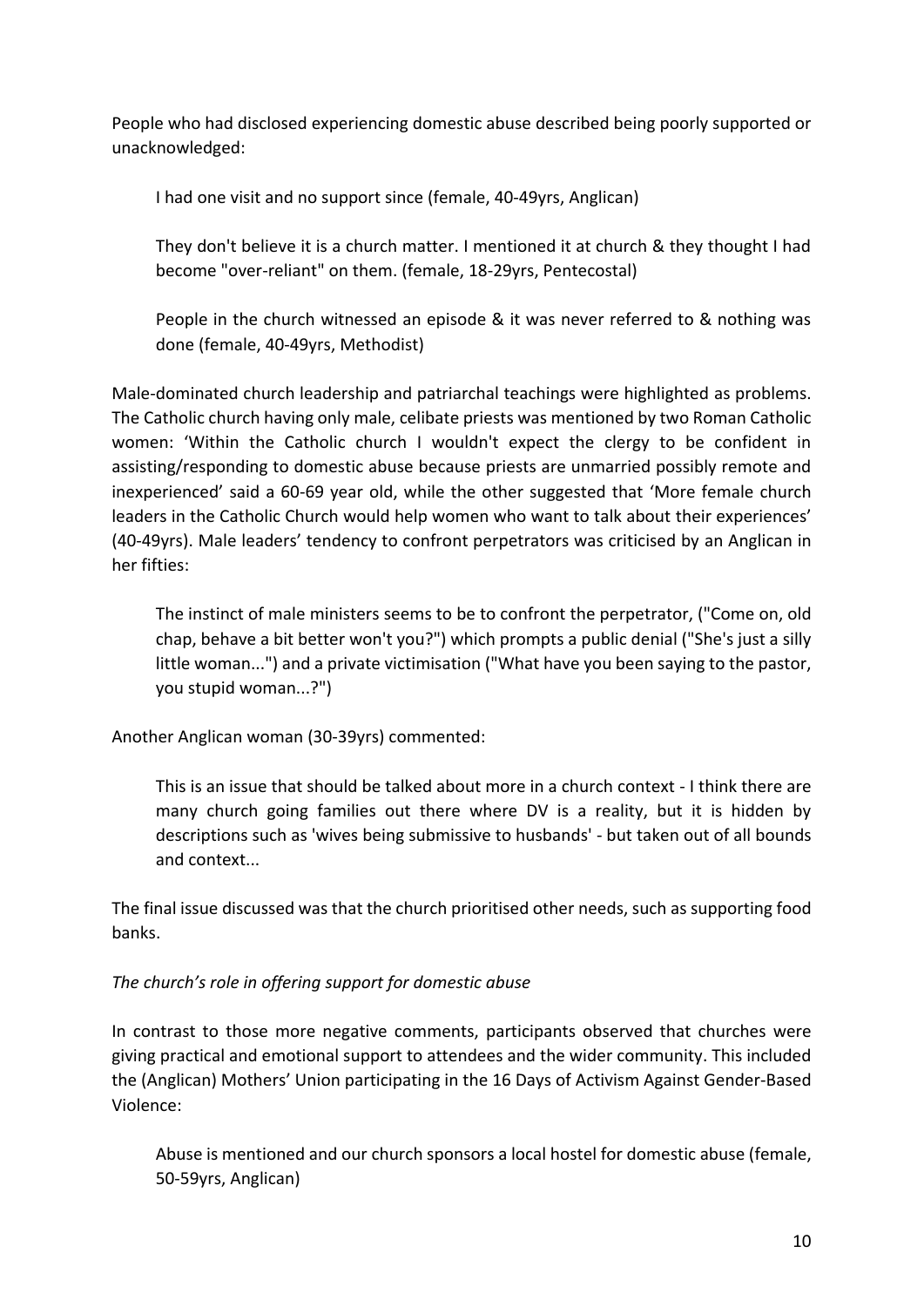I know Church goers are actively involved in Domestic Violence Support Groups, have made sure I have information and are helping me get access to training. (female, 40- 49yrs, Anglican)

Respondents wanted more work to occur to offer support within the congregation. The words 'confidential' and 'non-judgemental' were repeated, to indicate what sort of support should be given. Listening skills were emphasised:

The main things I can think of are emphasising listening and being non-judgemental and improving listening skills for congregations for any who will attend a session or a few. Praying more. (female, 60-69yrs, Anglican)

A Quaker in her sixties summed it up as 'Just be there for them, to listen and possibly signpost'. Building a trusting community, where people felt safe to disclose, was advocated.

The key thing is to be safe environments where people feel it can be discussed. (female, 30-39yrs, Methodist)

Suggestions for improving the church's internal response were offered, such as providing counselling, running a support group for victims/survivors and having a nominated person leading domestic abuse support. Many respondents advocated signposting to external support services such as GPs and refuges, supporting refuges financially and working with other churches to coordinate provision. How far the church should be the main support was debated, with some arguing that the church should restrict its role to listening or emotional support, and refer victims or survivors to external services for more extensive support.

## *The church's role in awareness-raising about domestic abuse*

Respondents commented mostly on how the church should do more to raise awareness, rather than discussing current awareness-raising work. There was limited evidence of systematic awareness-raising work going on, although exceptions included a church displaying a poster offering advice, another teaching on loving relationships, and a couple mentioned the CTiC domestic abuse awareness training. An Anglican male survivor in his 50s described addressing a national conference.

Awareness-raising was the most frequently articulated of the three themes, and many people advocated that the church do more. Comments focused on three areas: general awarenessraising, the need to talk openly about domestic abuse in church, and undertaking training on domestic abuse.

Awareness-raising about domestic abuse in general was identified as a major need of churches: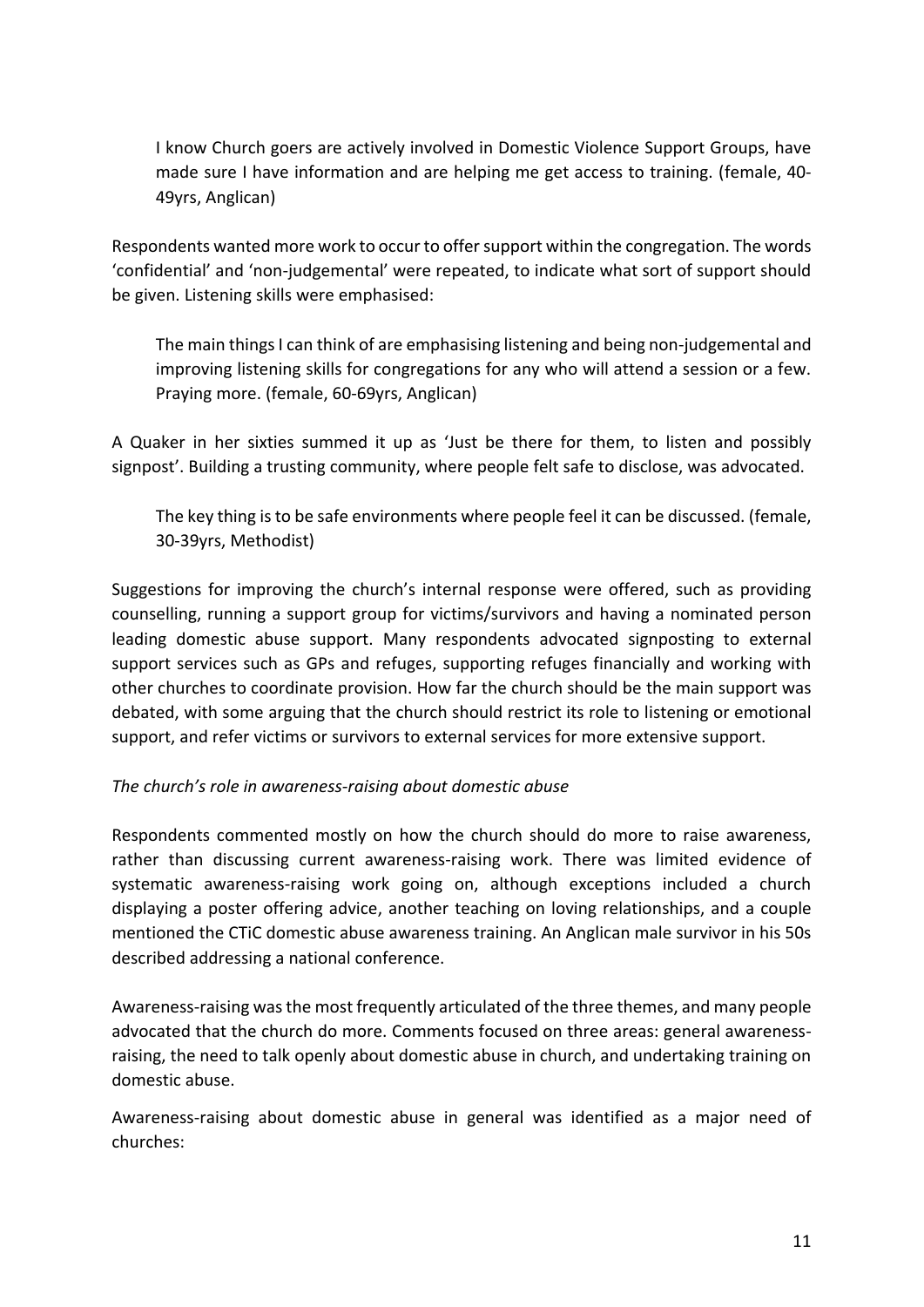We need to make people more aware of the issue (62, female 80+, United Reformed)

Give it a higher profile in seminars/discussions/prayers/magazine articles etc. (male, 60- 69yrs, Anglican)

Other comments were more specific:

Leaflets advertising help for domestic abuse victims […]should be available. Many churches insist on marriage preparation causes-domestic abuse&how to avoid/deal with it could be included. (female, 70-79yrs, Roman Catholic)

I have never seen a poster up about domestic abuse in the church that I attend - so I reckon that could be a start (female, 60-69yrs, Anglican)

More discussion about domestic abuse was advocated, with some alluding to current silence about abuse. Phrases such as 'strip away the secrecy' (male, 70-79yrs, Roman Catholic) and 'bringing it out into the open' (female, 50-59yrs, Anglican) were used.

The Church should talk openly about domestic abuse, regardless of certain people who think its too personal & should not be spoken of (female, 70-79yrs, Anglican)

Talk about it so that it is not hidden considered off limits' (male, 60-69yrs, Anglican)

Preaching was advocated as a way of talking publicly about domestic abuse, with sermons seen as having potential to increase knowledge and prevention education for those in relationships:

Use appropriate passages in the Gospel during the homilies [short sermons] to refer to domestic abuse; offering mercy&pardon to abusers would make it easier for victims as they would not be seen as disloyal or troublemakers but in a situation in need of prayer. (female, 70-79yrs, Anglican)

Prayer groups and alternative liturgies [service wording] were also advocated as places to vocalise about abuse.

Attending training on domestic abuse was advocated as important, for church leaders or for a nominated person leading domestic abuse support, or the whole congregation. Some specified what they would like training on, for example, listening skills.

Provide training for those who may be seen as the 'Go to' people in a Church. Assuming anyone can do this is not advisable. (female, 60-69yrs, Anglican)

More training and awareness in our churches about rural problems+domestic abuse. (female, 18-29yrs, Anglican)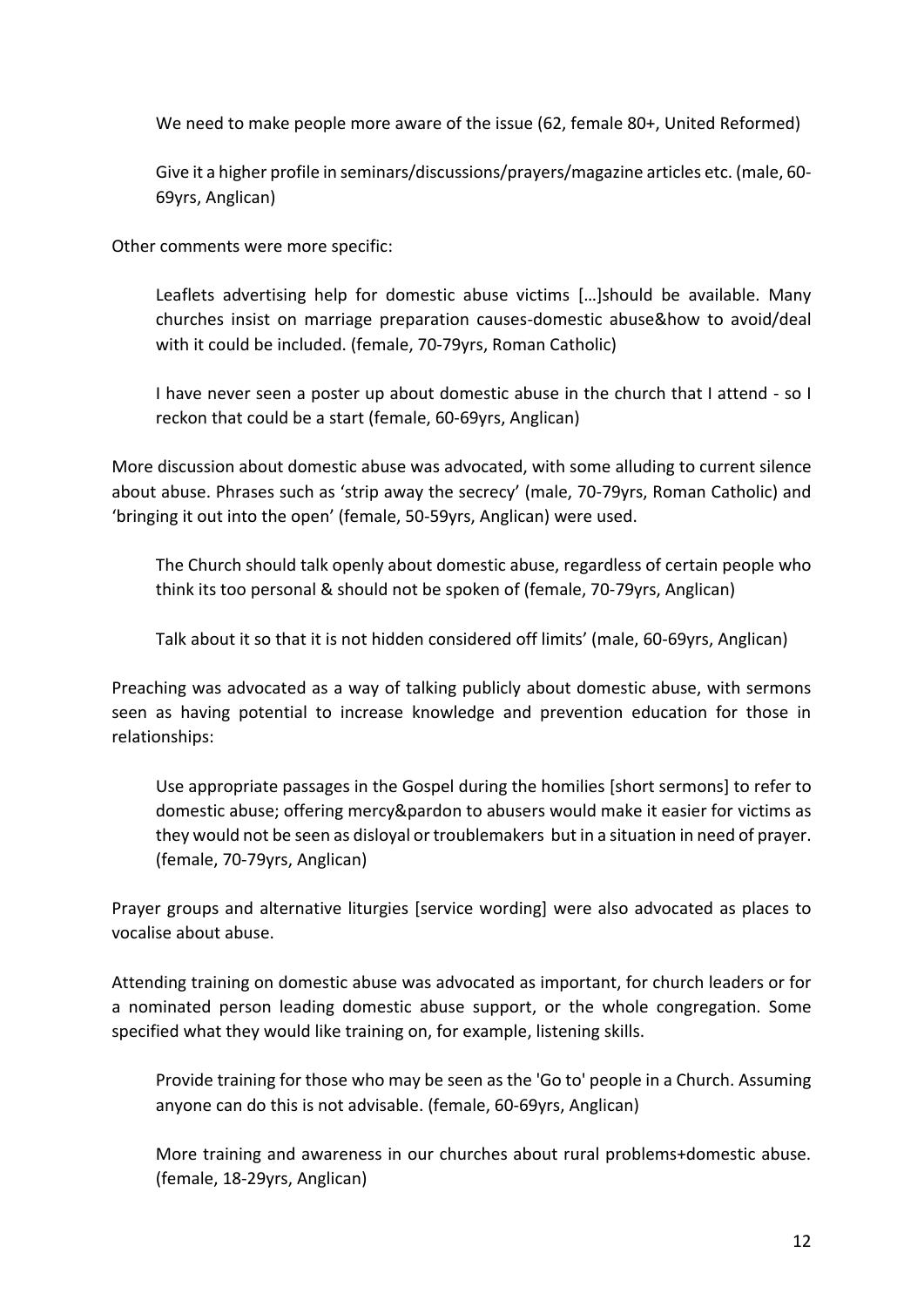#### **Discussion: Breaking the church's gendered silence**

These Cumbrian churchgoersidentify the church's response to domestic abuse as inadequate. Some respondents criticised the gendered structures of the church (Roman Catholicism not allowing female priests, or Bible verses about wives submitting to husbands). Others highlighted the church's silence on domestic abuse and the need for churches to talk and do more. Overall, they call for increased awareness and discussion, to, in one female Anglican's words (70-79yrs), 'allow it to become a non-taboo subject'. There is considerable silence around domestic abuse in these church communities.

Silence, we argue, is the underlying problem requiring interrogation. Why is the church often silent on domestic abuse, and can this be changed? In what follows, we argue that church silence is a dimension of wider gendered power relations in the church, and breaking the silence on abuse should be combined with more structural change.

Silence – the silence of victims/survivors and of those around them – is increasingly highlighted as an important theme in domestic abuse research (e.g. Ahmad et al. 2009; Silva-Martinez 2016), sometimes regarding particular silenced groups, such as older women (McGarry and Simpson 2010) or children (O'Brien 2013). Pokharel et al.'s (2020) review identifies factors that reinforce silencing of women subjected to interpersonal violence. They find that women's silence is most affected by 'microsystem' factors (women's perceptions, actions and interactions), such as self-blame, and second by 'macrosystem' factors (social policies or cultural norms), such as gender norms. They identify religious values as an important aspect of this macrosystem: religious values contribute to silencing abused women.

Wendt (2008) analyses how women, human services workers and community members in rural Australia talked about Christianity and domestic violence. They 'acknowledged the church's power to silence the discussion of domestic violence in the community and recognized the consequences of such power and how it could be used to perpetuate ongoing abuse' (Wendt 2008: 149). From a poststructuralist approach, Wendt argues that discourses powerfully shape experiences of domestic abuse. Christian discourse, and Christian silence, contributes to keeping domestic abuse hidden. Conservative Christian discourses of femininity and masculinity 'support and even reinforce the acceptance of abuse' (p.152). The importance of family, Christianity and self-reliance Wendt found in rural Australia has echoes in our Cumbria study: in both places, the rural, Christian contexts encouraged silence.

We argue that the church is upholding a 'social silence' (Gracia 2004) about domestic abuse. Silence is a social norm in the church. Domestic abuse is often unspeakable and unhearable in churches. Moreover, we argue that the church's silence is gendered. Speaking in churches is something that women and men have had unequal access to – fewer women lead church services, give sermons or preside at the church's holy rites at which the pronouncements they speak are imbued with sacred power. Male clergy have historically been the people who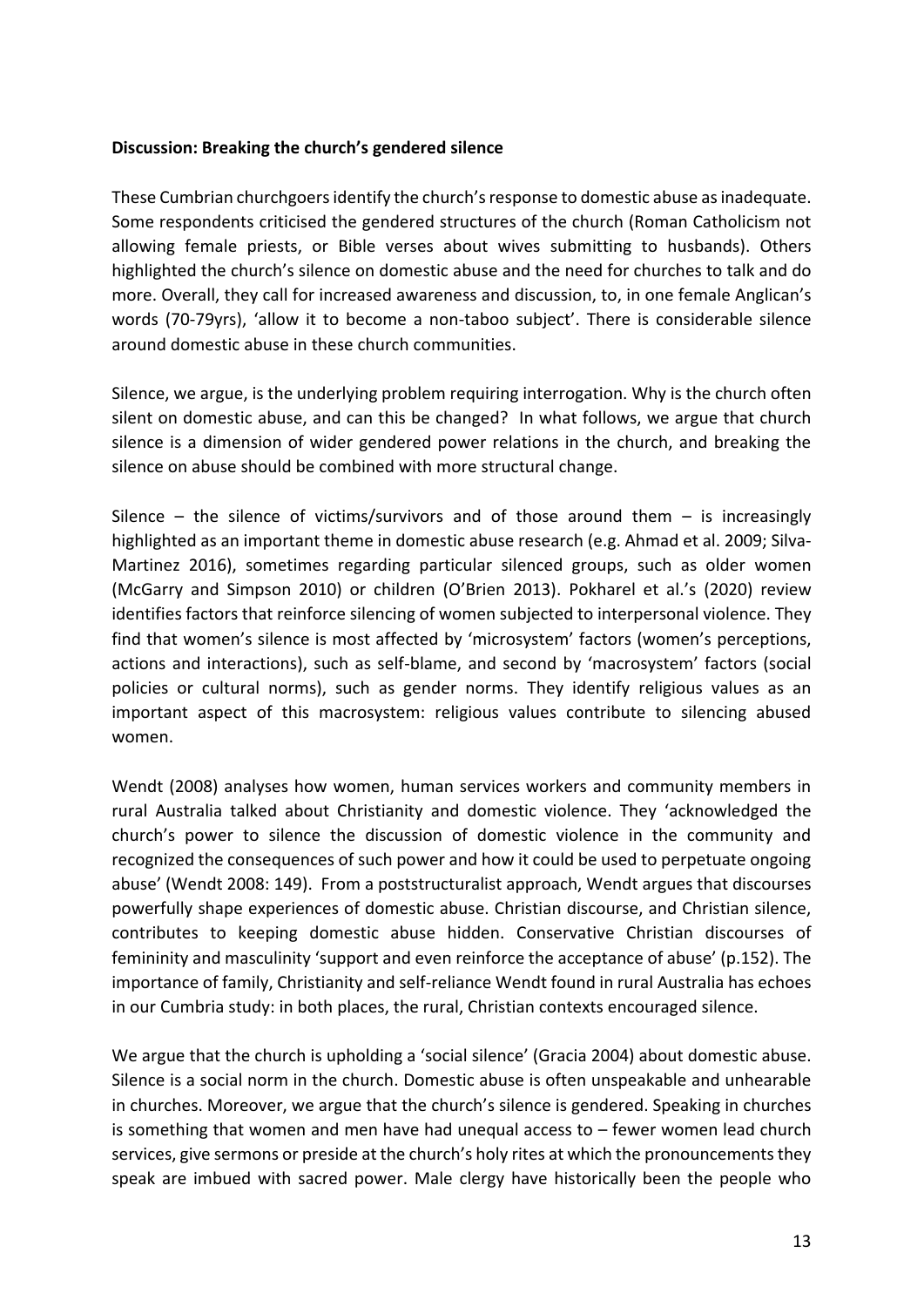speak authoritatively, while women have historically been the listeners. Moreover, literalistic, non-contextual interpretations of Bible verses such as 'women should be silent in the churches. For they are not permitted to speak, but should be subordinate' (1 Corinthians 14:34, New Revised Standard Version) have been used – albeit more rarely in the UK today to assert that women's proper role is silence.

The church's social silence on domestic abuse is a dimension of gendered power inequalities in the church more broadly. While church denominations today vary, women are still barred from priesthood in the Roman Catholic and Orthodox churches (two of the three major branches of the global church). In the UK, most Protestant denominations opened roles as 'minister', 'vicar', 'priest' or 'pastor' to women in the twentieth century, but the largest of these, the Church of England, began ordaining women only in the 1990s (after much campaigning), and only voted to allow women to become Bishops in 2014. Many women have since trained to be priests, and in 2019 women were 32% of the church's 20,000 active clergy (Church of England 2020 p.3). Studies of the Church of England, where the largest numbers of our participants worshipped, illustrate persisting gender inequalities, with female priests encountering 'structural disadvantage' (lower pay, an 'old boys' network') and 'a hostile organisational culture' (Bagilhole 2006) and pressure to adopt 'neutral' rather than conventionally feminine dress because femininity is associated with sexuality and considered 'distracting' (Page 2014). The public, speaking image of the church is still mostly male.

Churches' social silence about domestic abuse not only reflects gendered power relations; gendered power relations and gendered Christian discourses *lead to* silencing of abuse. As Knickmeyer et al.'s (2010: 99) study demonstrates, trying to conform to a conservative Christian ideal of male leadership and female submission 'promotes silence and denial of domestic violence'. Men's performance of the 'good Christian man' image means women trust these men quickly, making their abuse hard to reconcile. Moreover, husbands used doctrines of female submission 'as a license to abuse' (p.102).

In understanding the church's social silence around domestic abuse as a manifestation of patriarchy, we align ourselves with one of two major understandings of abuse held by those working in the Christianity and domestic abuse arena: we see it primarily as 'embedded in a system of domination within the church – that is, as a structural problem', rather than 'as a misunderstanding of Christian doctrine' (Haaken et al. 2007: 113). While teachings and doctrines are important, the problem is wider and more structural than teachings alone. Moreover, while speaking out about the problem is an important first step, it is not the only one that is needed – a structural transformation of the church into a more egalitarian institution is required. But as survivors, activists, church members and leaders break their silence around domestic abuse, this speech paves the way for more profound structural changes in the institutional church's structures and cultures, resonant with the journey to recognising female priesthood and episcopal leadership in the Church of England.

#### **Conclusion**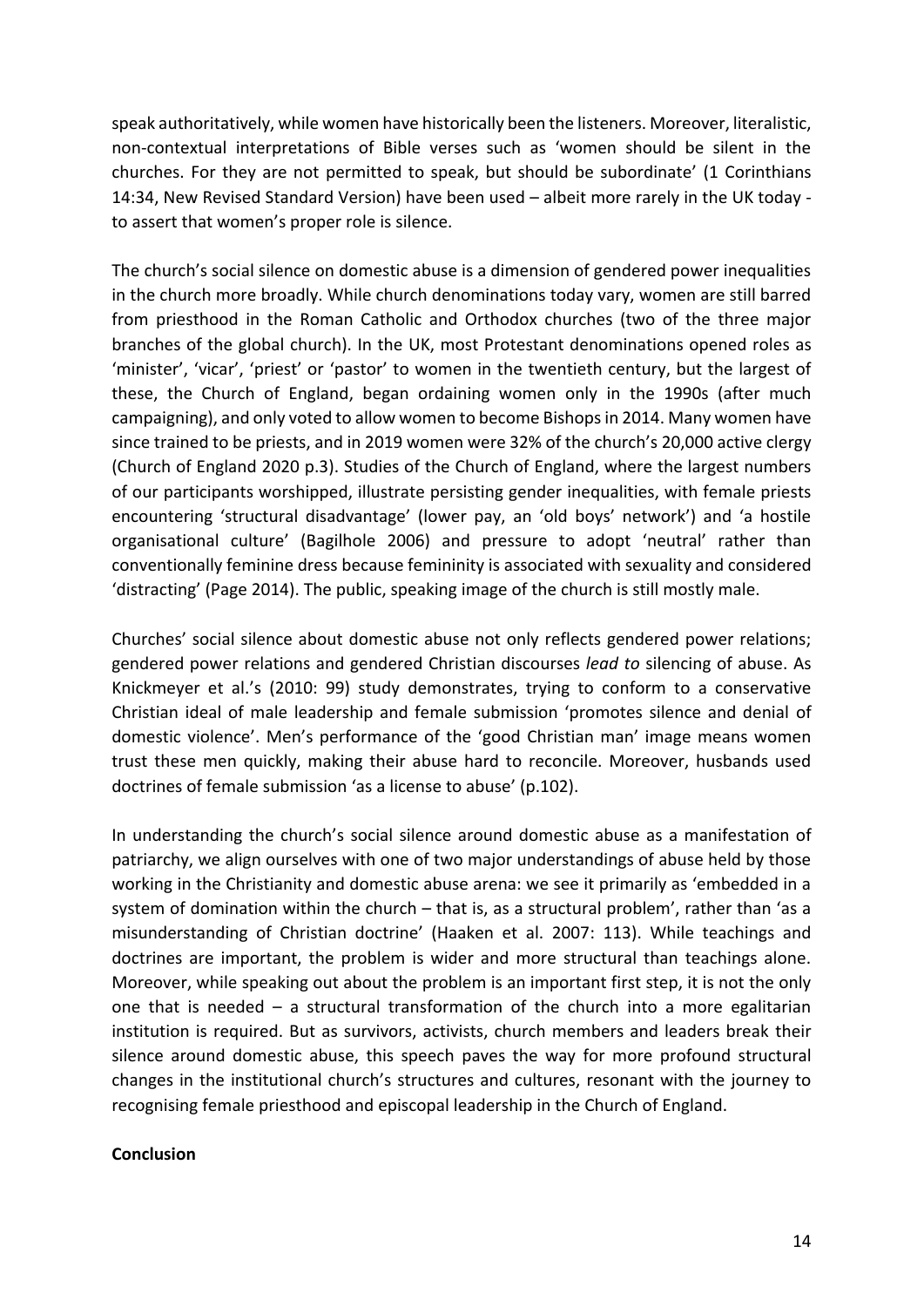We have argued that while the prevalence figures suggest gender parity in domestic abuse victimisation among churchgoers, four important gender differences exist. First, women report being subjected to a larger number of abusive behaviours. Second, men seldom report experiencing certain types of abusive behaviour, namely sexual, financial and spiritual abuse. Third, women report experiencing abusive behaviours more frequently. Fourth, women report more extensive and serious impacts of victimisation. Moreover, churchgoers' comments on the church's response to domestic abuse reveals that the church is often silent. This silence, we have argued, reflects gender inequalities in the church more widely. Just as the continued gender differences in the nature, extent and impact of domestic abuse reflect wider patriarchal norms and structures in wider society, the church's silence reflects gendered inequalities in the institutional church.

Future larger-scale studies of domestic abuse victimisation within Christian churches, and other religious communities, are needed. Large-scale studies will be able to assess whether the gender differences and gendered silences found amongst Cumbrian churchgoers hold in other parts of England and the UK. Future studies will enable more detailed exploration of the intersectional nature of domestic abuse within religious communities, for instance whether patterns of abuse differ by ethnicity, sexual orientation or age.

Research on domestic abuse amongst churchgoers is needed by those working with victims/survivors, by organisations which educate churches about domestic abuse, and by church denominational training and ordination programmes. This has happened in North America, and the potential for this to happen in the UK is strong.

#### **References**

- Ahmad, F., Driver, N., McNally, M. and Stewart, D. (2009) '"Why Doesn't She Seek Help for Partner Abuse?" An Exploratory Study with South Asian Immigrant Women', *Social Science and Medicine,* 69(4): 613–622
- Anderson, K.M., Renner, L. and Danis, F.S. (2012) 'Recovery: Resilience and Growth in the Aftermath of Domestic Violence', *Violence Against Women,* 18(11): 1279-1299
- Archer, J. (2000) 'Sex differences in aggression between heterosexual partners: a meta-analytic review', *Psychological Bulletin*, 126: 651-680.
- Aune, K. and Barnes, R. (2018) *In Churches Too: Church Responses to Domestic Abuse – A Case Study of Cumbria*. Coventry: Coventry University and Leicester: University of Leicester.
- Bagilhole, B. (2006) 'Not a glass ceiling more a lead roof': Experiences of pioneer women priests in the Church of England', *Equal Opportunities International* 25(2): 109-125
- Beaulaurier, R.L., Seff, L.R. and Newman, F.L. (2007) 'Barriers to Help-Seeking for Older Women Who Experience Intimate Partner Violence: A Descriptive Model', *Journal of Women & Ageing*, 20(3/4): 231-248.
- Bickley, P. (2014) *Good Neighbours: How Churches Help Communities Flourish*. London: Theos.
- Bowen, E. (2011) 'An overview of partner violence risk assessment and the potential role of female victim risk appraisals', *Aggression and Violent Behavior* 16(3): 214-226
- Braun, V. and Clarke, V. (2006) 'Using thematic analysis in psychology', *Qualitative Research in Psychology*, 3(2): 77-101
- Brierley, P. (ed., 2006) *UKCH Religious Trends No. 6 2006/7*. London: Christian Research.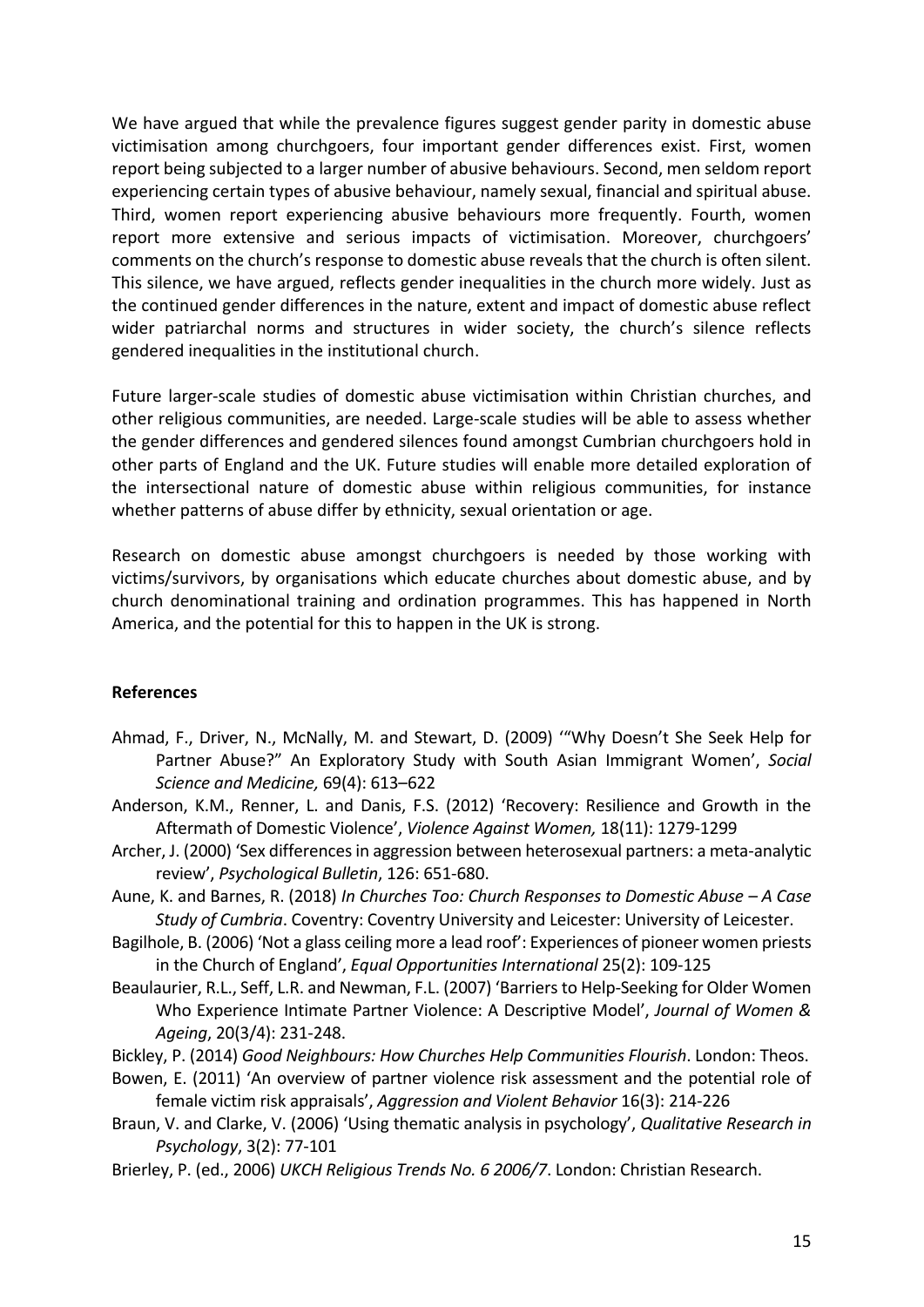Brierley, P. (2014) *UK Church Statistics 2: 2010-2020.* Tonbridge: ADBC.

British Sociological Association (2017) *Statement of Ethical Practice*.

[https://www.britsoc.co.uk/media/24310/bsa\\_statement\\_of\\_ethical\\_practice.pdf](https://www.britsoc.co.uk/media/24310/bsa_statement_of_ethical_practice.pdf)

- Church of England (2020) *Ministry Statistics 2019.* London: Church of England Research and Statistics.
- Cunradi, C.B., Caetano, R. and Schafer, J. (2002). Religious affiliation, denominational homogamy, and intimate partner violence among U.S. couples. *Journal for the Scientific Study of Religion*, 41, 139-151.
- Donovan, C. and Barnes, R. (2019) 'Re-tangling the concept of coercive control: A view from the margins and a response to Walby and Towers (2018)', *Criminology & Criminal Justice*. [https://doi.org/10.1177%2F1748895819864622.](https://doi.org/10.1177%2F1748895819864622) Advance online publication 26/07/2019.
- Donovan, C. and Barnes, R. (2020) *Queering Narratives of Domestic Violence and Abuse: Victims and/or Perpetrators?* Basingstoke: Palgrave.
- Drumm, R.D., Popescu, M. and Riggs, M.L. (2009) 'Gender Variation in Partner Abuse: Findings from a Conservative Christian Denomination', *Affilia: Journal of Women and Social Work,* 24(1): 56-68.
- Ellison, C.G. and Anderson, K.L. (2001) 'Religious Involvement and Domestic Violence Among U.S. Couples', *Journal for the Scientific Study of Religion,* 40: 269-286.
- Gillum, T.L., Sullivan, C.M. and Bybee, D.I. (2006) 'The importance of spirituality in the lives of domestic violence survivors', *Violence Against Women,* 12(3): 240-250.
- Gracia, E. (2004) 'Unreported cases of domestic violence against women: towards an epidemiology of social silence, tolerance, and inhibition", *Journal of Epidemiology and Community Health*, 58(7): 536-7.
- Haaken, J., Fussell, H. and Mankowski, E. (2007) 'Bringing the Church to its Knees: Evangelical Christianity, Feminism, and Domestic Violence Discourse', *Psychotherapy and Politics International* 5(2): 103-115.
- Johnson, M.P. (2011) 'Gender and types of intimate partner violence: A response to an antifeminist literature review', *Aggression and Violent Behavior*, 16(4): 289-296.
- Kimmel, M.S. (2002) '"Gender Symmetry" in Domestic Violence: A Substantive and Methodological Research Review', *Violence Against Women*, 8(11): 1332-1363.
- Knickmeyer, N., Levitt, H. and Horne, S.G. (2010) 'Putting on Sunday Best: The Silencing of Battered Women within Christian Faith Communities', *Feminism & Psychology,* 20(1): 94- 113.
- McGarry, J. and Simpson, C. (2010) 'How domestic abuse affects the wellbeing of older women', *Nursing Older People,* 22(5): 33-7.
- Nash, S.T. Faulkner, C., and Abell, R.R. (2013) 'Abused Conservative Christian Wives: Treatment Considerations for Practitioners', *Counselling and Values,* 58(2): 205-220.
- Nason-Clark, N. (2009) 'Christianity and the Experience of Domestic Violence: What Does Faith Have to Do with It?' *Social Work & Christianity,* 36(4): 379-393.
- National Rural Crime Network (NRCN) (2019) *Captive and Controlled: Domestic abuse in rural areas*[, https://www.ruralabuse.co.uk/wp-content/uploads/2019/07/Domestic-Abuse-in-](https://www.ruralabuse.co.uk/wp-content/uploads/2019/07/Domestic-Abuse-in-Rural-Areas-National-Rural-Crime-Network.pdf)[Rural-Areas-National-Rural-Crime-Network.pdf](https://www.ruralabuse.co.uk/wp-content/uploads/2019/07/Domestic-Abuse-in-Rural-Areas-National-Rural-Crime-Network.pdf)
- Oakley, L. and Kinmond, K. (2013) *Breaking the Silence on Spiritual Abuse*, Basingstoke: Palgrave Macmillan.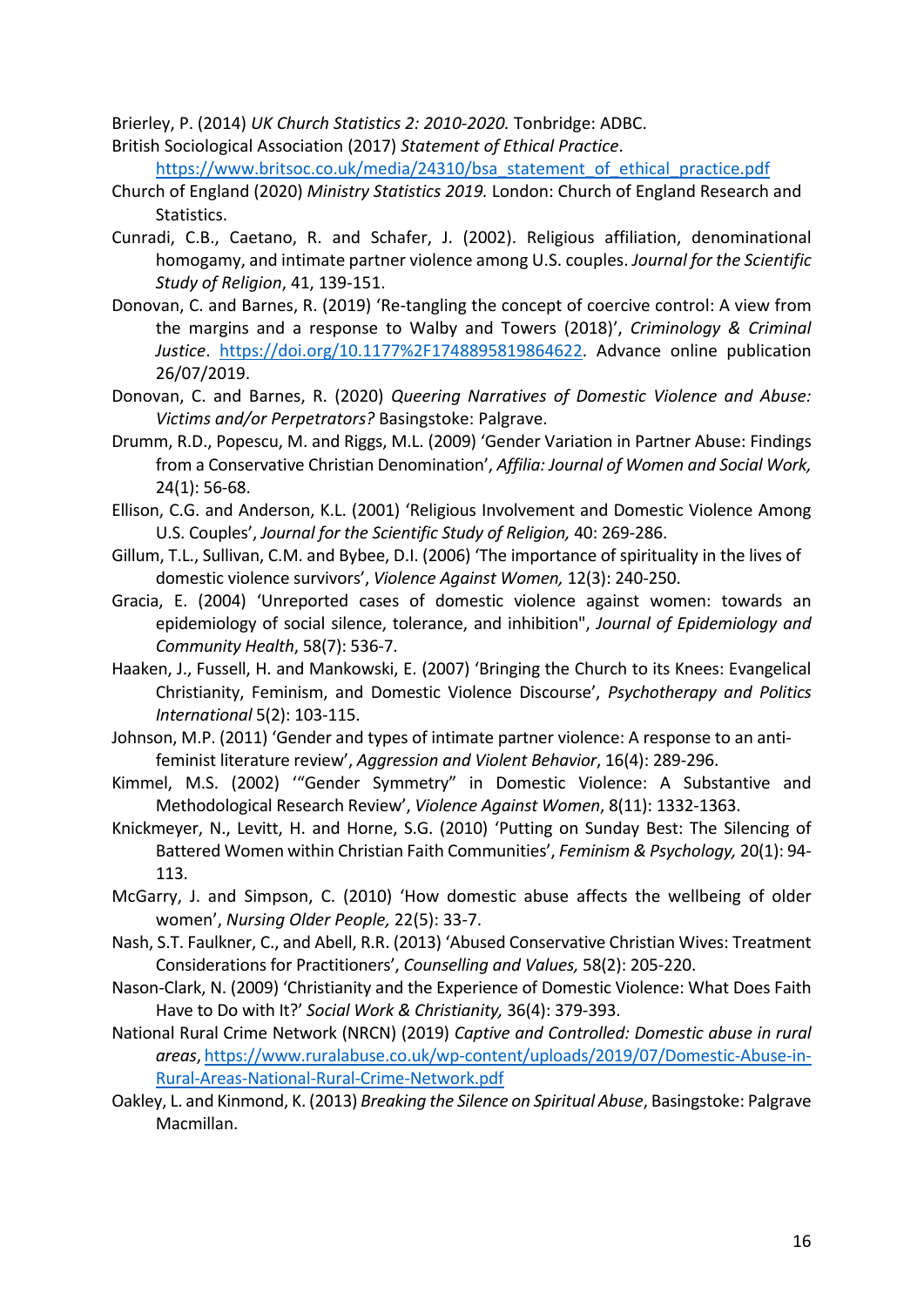- O'Brien, K., Cohen, L., Pooley, J. and Taylor, M. (2013) 'Lifting the domestic cloak of silence: Resilient Australian women's reflected memories of their childhood experiences of witnessing domestic violence', *Journal of Family Violence*, 28(1): 95-108.
- ONS (2012) *2011 Census: Key Statistics for Local Authorities in England & Wales*. London: Office for National Statistics.
- ONS (2018) *Women most at risk of experiencing partner abuse in England and Wales: years ending March 2015 to 2017*. London: Office for National Statistics.
- ONS (2019a) *Domestic abuse prevalence and victim characteristics – appendix tables*, 25th November.

[https://www.ons.gov.uk/peoplepopulationandcommunity/crimeandjustice/datasets/do](https://www.ons.gov.uk/peoplepopulationandcommunity/crimeandjustice/datasets/domesticabuseprevalenceandvictimcharacteristicsappendixtables) [mesticabuseprevalenceandvictimcharacteristicsappendixtables](https://www.ons.gov.uk/peoplepopulationandcommunity/crimeandjustice/datasets/domesticabuseprevalenceandvictimcharacteristicsappendixtables)

ONS (2019b) *Partner abuse in detail, England and Wales: year ending March 2018*, 25th November.

[https://www.ons.gov.uk/peoplepopulationandcommunity/crimeandjustice/articles/par](https://www.ons.gov.uk/peoplepopulationandcommunity/crimeandjustice/articles/partnerabuseindetailenglandandwales/yearendingmarch2018) [tnerabuseindetailenglandandwales/yearendingmarch2018](https://www.ons.gov.uk/peoplepopulationandcommunity/crimeandjustice/articles/partnerabuseindetailenglandandwales/yearendingmarch2018)

- Page, S-J. (2014) 'The Scrutinized Priest: Women in the Church of England Negotiating Professional and Sacred Clothing Regimes', *Gender, Work and Organization*, 21(4): 295- 307
- Pokharel, B., Hegadoren, K. and Papathanassoglou E. (2020) 'Factors influencing silencing of women who experience intimate partner violence: An integrative review', *Aggression and Violent Behavior*, 52, 101422: 1-9.
- Radford, L. and Cappel, C. (2002) *Domestic Violence and the Methodist Church: The Way Forward*, Roehampton: University of Surrey, Roehampton.
- Shannon-Lewy, C. and Dull, V. (2005) 'The Response of Christian Clergy to Domestic Violence: Help or Hindrance?' *Aggression and Violent Behavior,* 10, 647-659.
- Silva-Martinez, E. (2016) '"El Silencio": Conceptualizations of Latina Immigrant Survivors of Intimate Partner Violence in the Midwest of the United States', *Violence against Women*, 22(5):523–44.
- Wang, M-C., Horne, S.G., Levitt, H.M. and Klesges, L. (2009) 'Christian Women in IPV Relationships: An Exploratory Study of Religious Factors', *Journal of Psychology and Christianity,* 28(3): 224-235.
- Wendt, Sarah (2008) 'Christianity and Domestic Violence: Feminist Poststructuralist Perspectives', *Affilia: Journal of Women and Social Work* 23(2): 144-155
- Williamson, E. (2013) 'Measuring gender-based violence: Issues of impact and prevalence', in: K. Nakray (ed.) *Gender-Based Violence and Public Health: International Perspectives on Budgets and Policies*, Abingdon: Routledge, pp. 65-78.

## **Funding details**

This work was supported by grants from the Allen Lane Foundation, the Andrews Charitable Trust, the Matthew 25:35 Trust and an anonymous charity.

#### **Conflict of interest statement**

The authors declare that there is no conflict of interest.